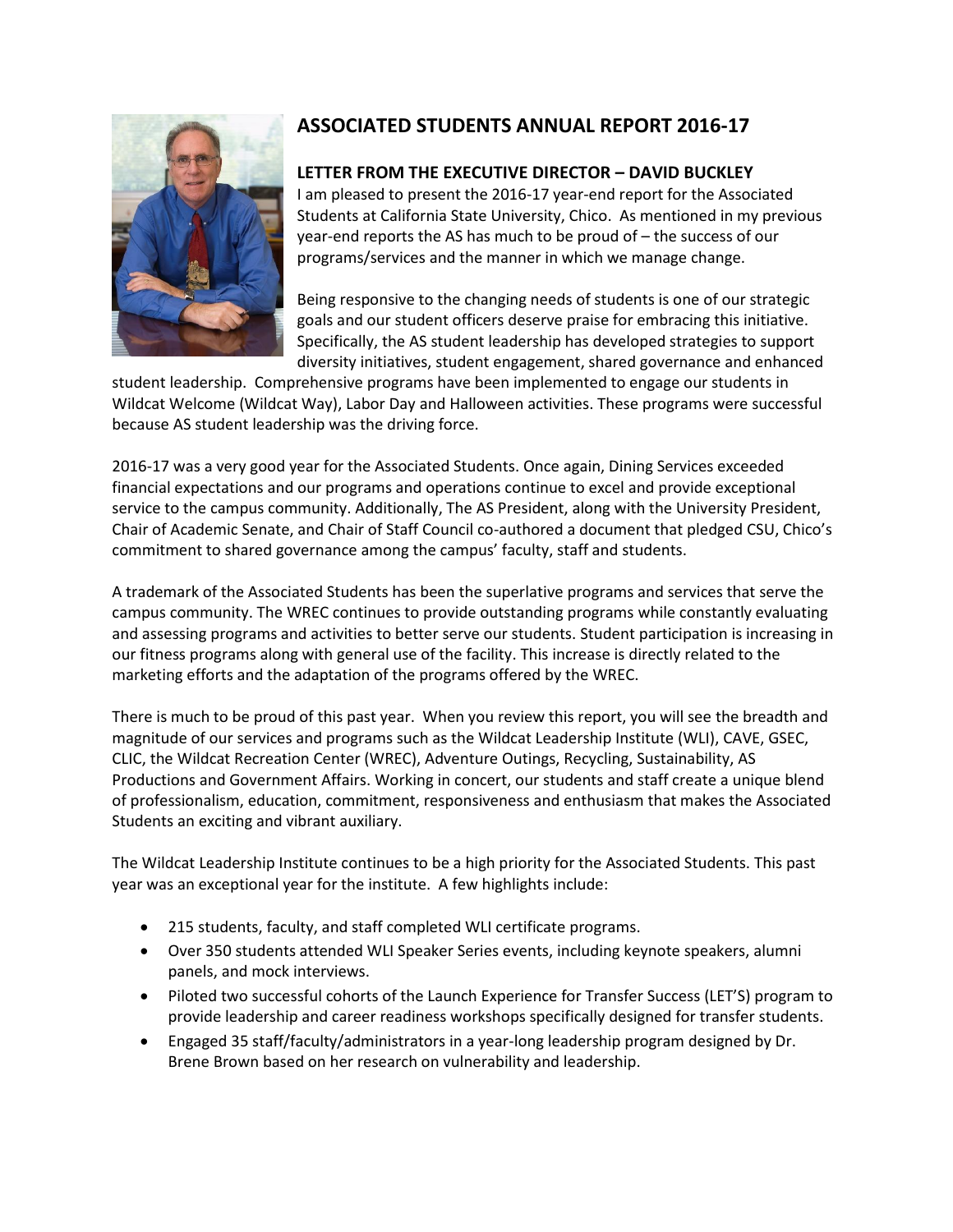Launched six certificates within the WLI and partnered with the Cross Cultural Leadership Center (CCLC) and Dr. Brad Dodson to create reciprocity certificates for students completing CCLC programs and College of Agriculture leadership courses.

The Associated Students is a comprehensive campus auxiliary serving thousands of students, faculty, staff and community members. I am proud of our service to the campus community and our partnership with the University. The array of activities and events in 2016-17 demonstrates collaborations including the Wildcat Leadership Institute, Wildcat Welcome, Choose Chico Day and the joint funding of the Cross Cultural Leadership Center.

The Associated Students is a complex organization providing myriad student programs, services and business enterprises. The Associated Students operates programs and commercial enterprises in the Bell Memorial Union, WREC, Sutter Hall, Selvester's Café, Butte Station and Holt Station. As well, space is leased off-campus for Adventure Outings, Recycling, and CLIC.

There were many accomplishments in 2016-17 and I will highlight a few.

- In collaboration with the First Year Experience, the Office of Civic Engagement, and other campus departments, the *Wildcats VOTE!!* voter registration event provided a forum for over 400 students to review sample ballots, discuss and debate ballot measures, and register to vote.
- Freshman Leadership Opportunity (FLO) continues to provide exceptional leadership opportunities serving as a springboard to various leadership positions within the AS and the campus.
- AS Productions produced myriad events and expanded programs through partnerships with Student Life and Leadership, Cross Cultural Leadership Center, Fraternity and Sorority Affairs. University Housing and University Public Events.
- The AS Child Development Lab provided 54,774 hours of childcare for 63 children.
- GSEC programs continue to expand providing a safe and accepting environment that empowers all students through awareness raising events, services and referrals.
- CAVE placed 727 student volunteers and 776 experiential learning students who performed 57,521 hours of service.
- CLIC offered 211 internships providing 8,640 hours of legal service through 12,787 client contacts.
- The WREC served 14,936 members through a total of 589,646 user visits and averaged 1,745 daily visits.
- Conference Services served 202,430 customers with 4,484 bookings.

One trait of the Associated Students is the commitment to provide outstanding service to the campus community. Thousands of students and staff enter the Bell Memorial Union each day. Some individuals come to the BMU to meet their friends, study, use the free computers, attend a concert or lecture, meet with their club or organization, dine in the Marketplace or shop in the Wildcat Store. Whatever the need, we take pride in providing exceptional customer service to the campus community.

This report gives you an opportunity to review the achievements of the Associated Students as it continually strives to meet the needs of the campus community. I believe you will see why I am proud of all the great things done by the Associated Students. These achievements are clearly a result of the dedication, creativity, diligence and commitment of our staff, committees and boards.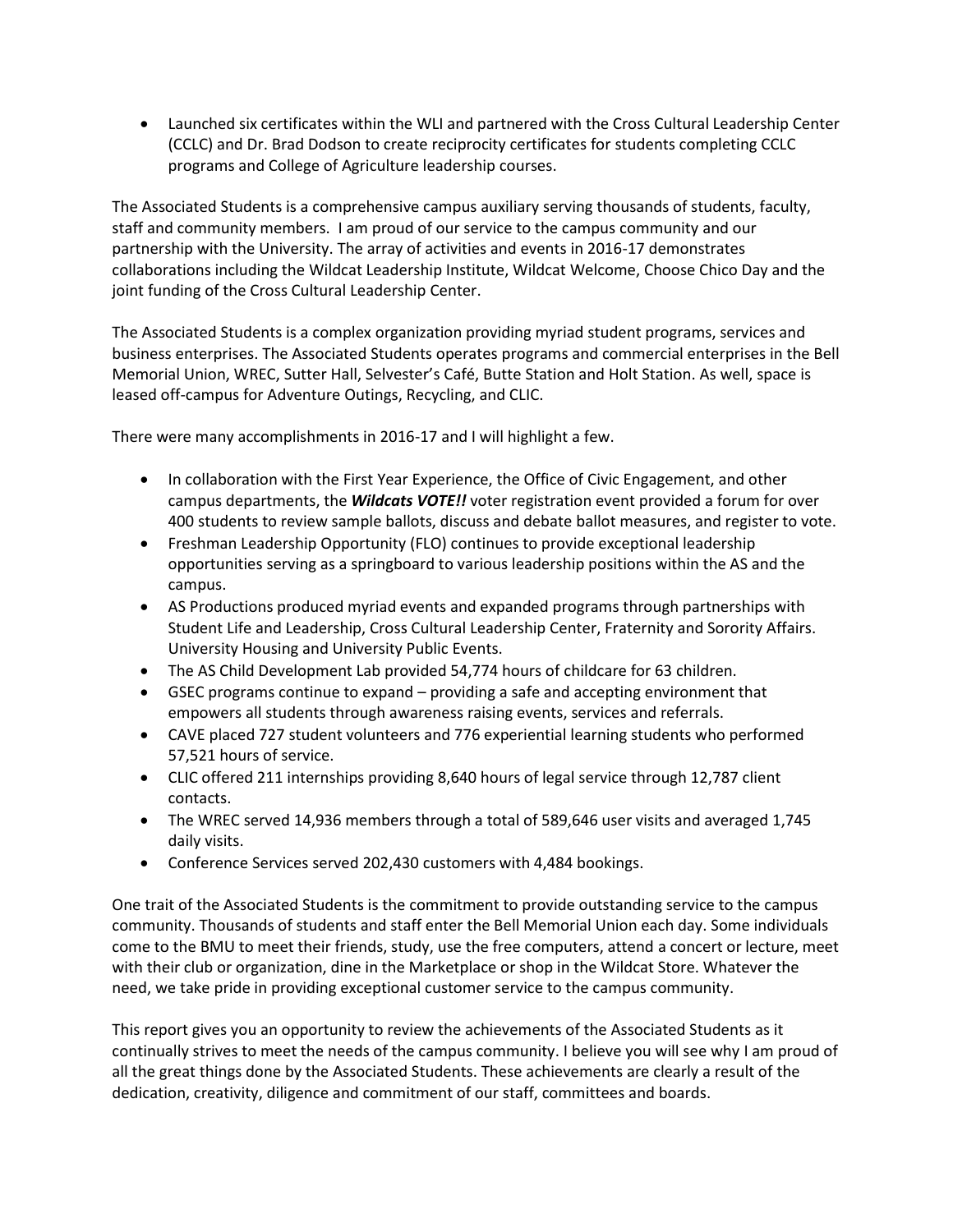

# **ASSOCIATED STUDENTS ANNUAL REPORT 2016-17**

### **LETTER FROM THE AS PRESIDENT – DYLAN GRAY**

There is an extensive list of services and co-curricular programming the Associated Students at CSU, Chico provides for our students that demonstrate our commitment to student achievement and success. This could be why Chico State produces exceptional students who make a difference on campus, and who serve as inspirations for others to do the same. Opportunities for student-to-student peer mentorship are an integral part of what the AS has to offer.

As a first year student, I became involved with the Associated Students in spring of 2015 as a member of the Diversity Affairs Council. I have

continued to be involved with the AS in various capacities since then. I have encountered amazing student leaders and role models along the way who have gone on to make amazing contributions. As we reflect on the accomplishments of this past year, the need to continue building our AS programs is more important than ever. An organization that continues to produce and develop the very best leaders of tomorrow in the state and the nation is a true testament of our core values.

An example of sustainable leadership was demonstrated this year when the AS President, along with the University President, Chair of Academic Senate, and Chair of Staff Council co-authored a document that pledged CSU, Chico's commitment to shared governance among the campus' faculty, staff and students. This document is based on the principle that together we are stronger, and provides students the capacity and the undeniable right to be a part of the process of consultation and joint decision-making.

This concept of shared governance is further supported by the expansion of the Wildcat Leadership Institute which launched six certificate programs with over 350 students participating by attending WLI Speaker Series events, including keynote speakers, alumni panels, and mock interviews. The WLI also piloted two successful cohorts of the Launch Experience for Transfer Success (LET'S) program to provide leadership and career readiness workshops specifically designed for transfer students. This type of leadership development is integral to supporting shared governance on our campus.

Let us go into the 2017-18 year with a commitment to growth and success, which exceeds the expectations of our students, and solidifies how the AS continues to be integral and relevant to the lives of our students.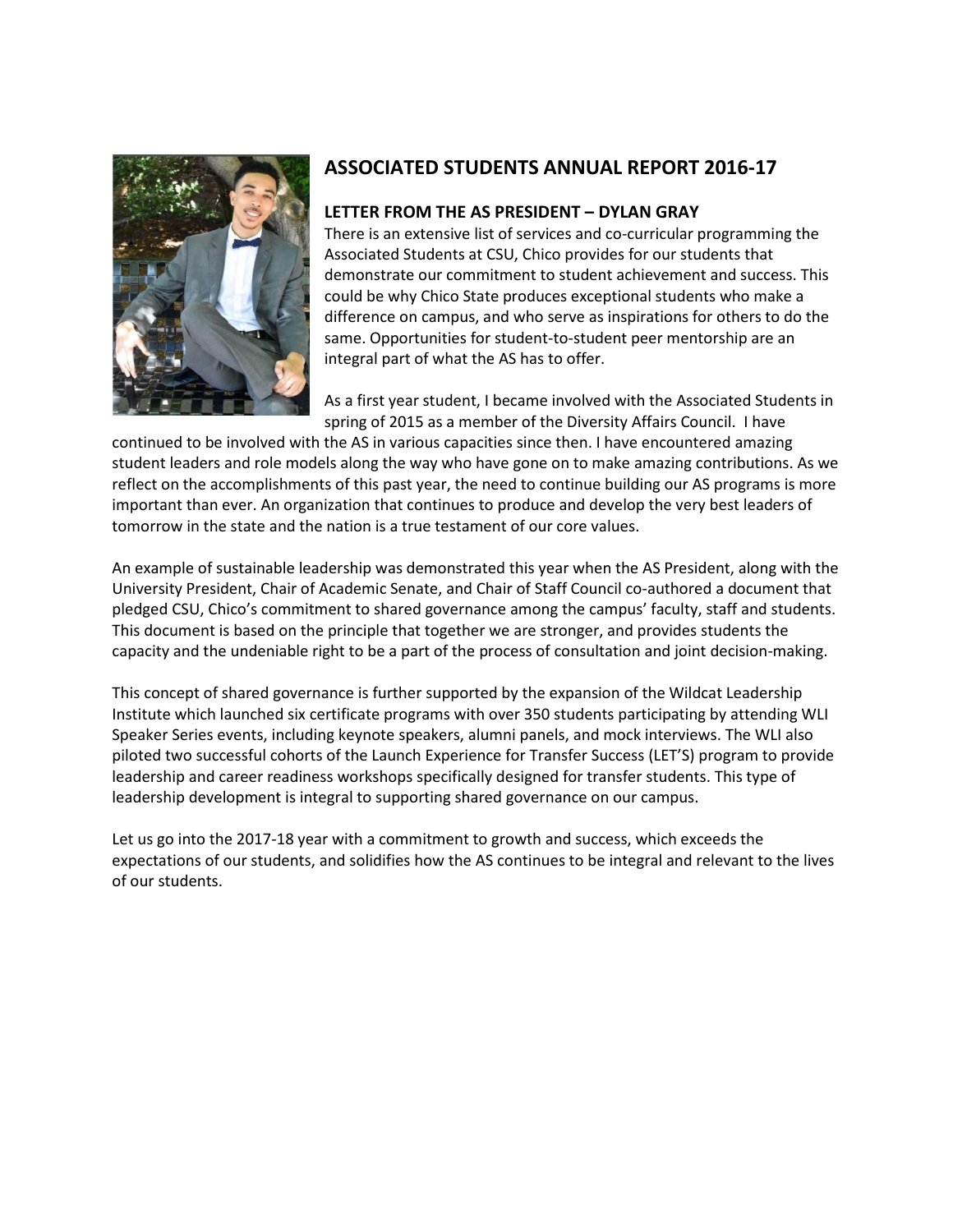# **ASSOCIATED STUDENTS PROGRAMS**

## **AS GOVERNMENT AFFAIRS**

Government Affairs is the official seat of student governance for California State University, Chico. It is comprised of elected students, staff and volunteers who represent and advocate on behalf of the student body. Its collective of boards, committees and councils provides support and services to a wide spectrum of the student population and allows for the development of leadership abilities, program development skills and management experience.

# **Highlights**

- The AS President, along with the University President, Chair of Academic Senate, and Chair of Staff Council co-authored a document that pledged CSU, Chico's commitment to shared governance among the campus' faculty, staff and students.
- In collaboration with the First Year Experience, the Office of Civic Engagement, and other campus departments, the *Wildcats VOTE!!* voter registration event provided a forum for over 400 students to review sample ballots, discuss and debate ballot measures, and register to vote.
- The Diversity Affairs Council allocated \$22,186 for support of student centered programming including 12 student sponsored projects or events.
- The Event Funding Allocation Council disbursed \$23,948 for 10 student sponsored projects or events.
- Revenue sharing funds totaling \$67,141 were allocated to 200 designated student organizations through the AS Election for disbursement in 2017-18.
- A spring *Club Kick-Off* recruitment event was held to showcase involvement opportunities with over 45 campus clubs.

# **FRESHMAN LEADERSHIP OPPORTUNITY (FLO)**

Freshman Leadership Opportunity (FLO) is a program which introduces first year students to a host of leadership opportunities and provides a foundation for the pursuit of those opportunities. Workshops, presentations, service projects, and a mentor program cultivate an awareness of and accessibility to leadership roles both in the AS and campus-wide. The year-long program offers first hand exposure to various programs and services and helps students identify their passions and how to pursue them through involvement opportunities on campus and in the community. Upon completion of the program, students receive the Wildcat Leadership Institute Certificate of Leadership Development.

## **Highlights**

- Fifty-four FLO students were recipients of the Certificate of Leadership Development in the Wildcat Leadership Institute.
- Hosted a successful leadership series of ten workshops which have prepared FLO students to be successful student leaders.
- Hosted the AS Election Bar-b-que which included serving burgers to over 400 students while facilitating a Getting to Know Your Candidates bingo game, and promoted the election by posting signs, banners and tabling.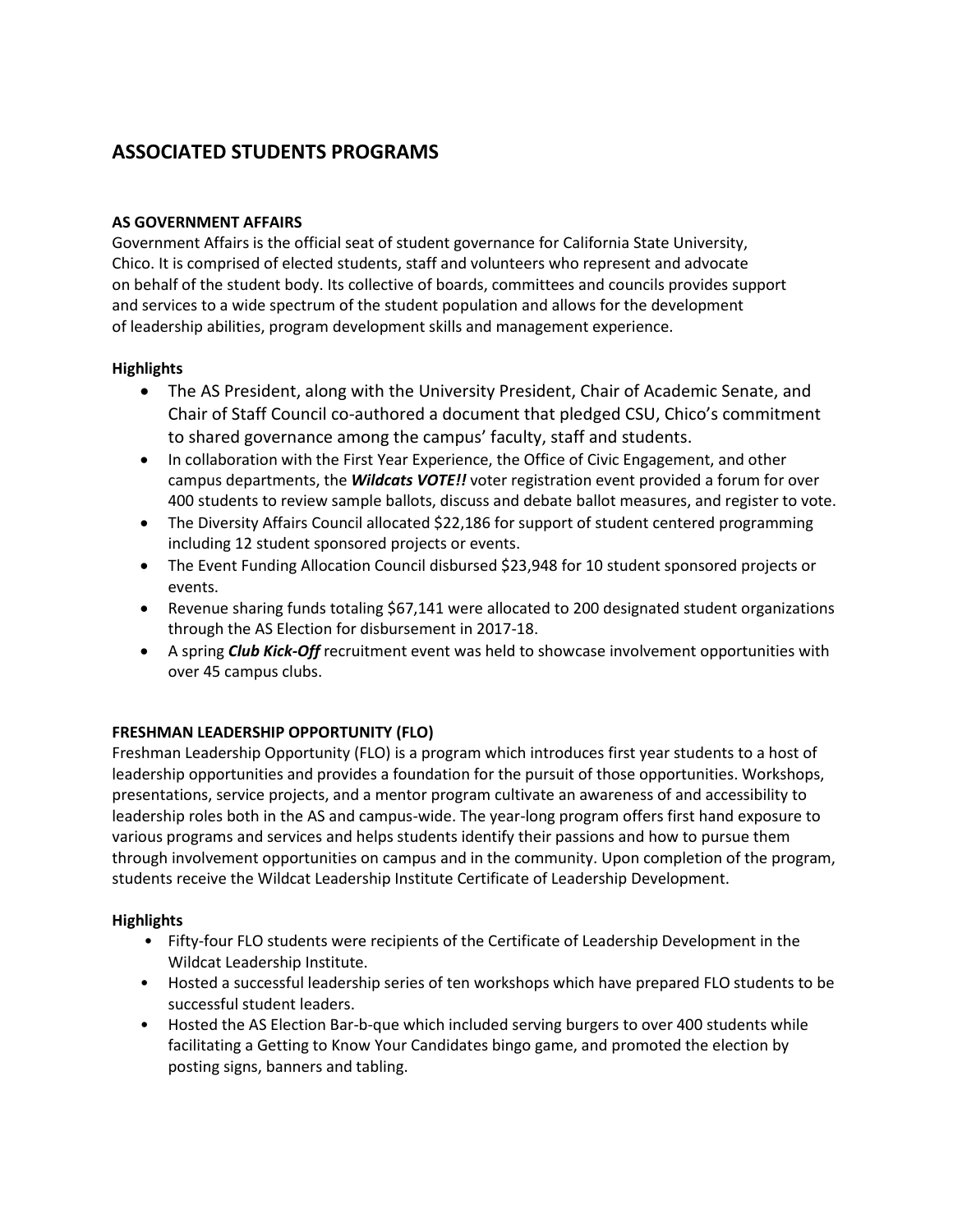### **WILDCAT LEADERSHIP INSTITUTE (WLI)**

The Wildcat Leadership Institute (WLI) strives to contribute to the University being a premier leadership campus by offering students and professionals opportunities to advance and apply their leadership skills. WLI serves as a bridge between academic, co-curricular, and employment experiences that prepare participants to lead on campus, in the community, and in the workplace. Through design, collaboration, and promotion, the Institute connects participants to valuable, relevant, inspiring, and diverse leadership opportunities that exemplify the Chico Experience.

### **Highlights**

- 215 students, faculty, and staff completed WLI certificate programs.
- Over 350 students attended WLI Speaker Series events, including keynote speakers, alumni panels, and mock interviews.
- Piloted two successful cohorts of the Launch Experience for Transfer Success (LET'S) program to provide leadership and career readiness workshops specifically designed for transfer students.
- Engaged 35 staff/faculty/administrators in a year-long leadership program designed by Dr. Brene Brown based on her research on vulnerability and leadership.
- Launched six certificates within the WLI and partnered with the Cross Cultural Leadership Center (CCLC) and Dr. Brad Dodson to create reciprocity certificates for students completing CCLC programs and College of Agriculture leadership courses.

## **COMMUNITY ACTION VOLUNTEERS IN EDUCATION (CAVE)**

Community Action Volunteers in Education (CAVE) is the largest student-run organization on the Chico State campus and has the largest student participation of any campus organization. CAVE has over 80 student staff and two professional staff who operate 12 different community service programs and support faculty using service learning as a pedagogy in CSU, Chico courses. CAVE's motto "Life is for Learning" supports the program's philosophy that the community is a compelling classroom for handson learning. CAVE's mission is to provide students with meaningful volunteer opportunities, develop student leaders, and to serve a broad base of community needs. Each year, over 1,500 student volunteers serve children, older adults, and people who are homeless and work on projects focusing on the environment and animals. CAVE offers university credit and internships for students who participate as either volunteers or staff.

### **Highlights**

- Placed 727 student volunteers and 776 service learning students in 33 courses (71 sections) who performed 57,521 hours of service.
- Celebrated CAVE's 50th Anniversary by producing a series of video interviews with former CAVE directors to share CAVE history and culminating in a dinner for over 200 alumni.
- Created a professional CAVE LinkedIn account as a readily identifiable resource for CAVE students seeking employment as well as for CAVE alumni as potential employers.
- Placed second in **Chico News and Review** Best of Chico contest in the *Best Place to Volunteer* category.
- Created a service learning video orientation posted on Blackboard and viewed by over 700 students in 71 service learning classes.
- Collaborated with community members and businesses to plan the first annual Chico Make a Difference Day to be launched October 2017.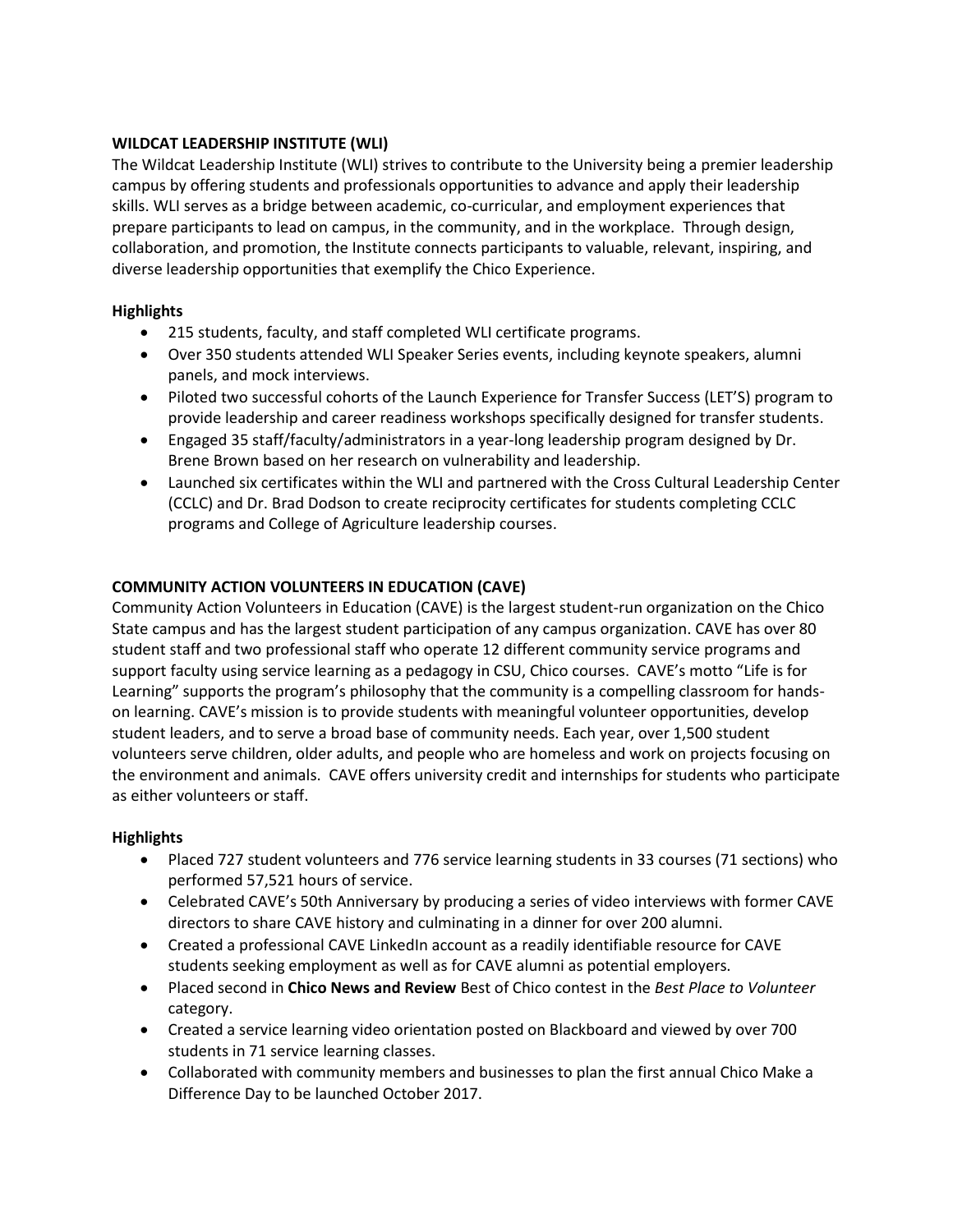### **KCSC RADIO**

CSU, Chico's student-owned and operated college radio station, KCSC, offers hands-on radio and music industry experience. KCSC interns learn the fundamentals of internet radio operations through on-air experience, production and promotion. In addition to broadcasting over the Internet, KCSC offers opportunities in management and leadership, as well as technical and electrical audio workshops. All efforts combine to produce more than 80 hours of live radio weekly. Non-commercial KCSC is home to one of Northern California's largest, most eclectic record libraries featuring an array of rare and out of print collector records.

### **Highlights**

- Hosted KCSC's 65<sup>th</sup> anniversary of operation with a daylong celebration including a concert with four bands, a tie-dye activity, and raffle prizes.
- Held weekly "Bomb Shelter Session" sessions where local artists performed live sets on the broadcast in order to promote Chico's growing local music and art scene.
- Emceed and provided music for the March for Science.
- Held second annual vinyl sale and created a Cupcakes and Compliments fundraiser to help promote KCSC.

### **AS PRODUCTIONS**

The mission of AS Productions is to provide a culture of fun, spirit and involvement on campus through entertaining and educational events and activities for students. The program offerings support the strategic priorities of the Associated Students and the University, and enrich the university experience and campus life. Programming includes: musical performances, indoor and outdoor movies, motivational speakers, seasonal events, and game nights.

### **Highlights**

- Partnered with Chico Performances/University Public Events to present two sold out performances of Abbey Road at Laxson Auditorium.
- Collaborated with other campus groups to bring the Dear World project to campus an interactive storytelling experience that unites people through pictures in its distinct messageon-skin style.
- Successfully presented two new events, Burger Bingo and a Silent Disco drawing almost 300 students.
- Hosted outdoor movie screening with over 400 students in attendance.
- Partnered with KCSC Radio to host Tacos & Tie-Dye as part of the radio station's 65<sup>th</sup> Anniversary Celebration.

### **AS CHILD DEVELOPMENT LAB (ASCDL)**

The Associated Students Child Development Lab (ASCDL) provides quality early childhood education and care to income qualifying CSU, Chico Students. Its priority is providing an enriching experience for children while parents pursue their education. The ASCDL has four classrooms serving infants from eight weeks old through pre-kindergarten aged children. The program maintains a partnership with the CSU, Chico Child Development Department and is the official lab school. Students are able to enhance their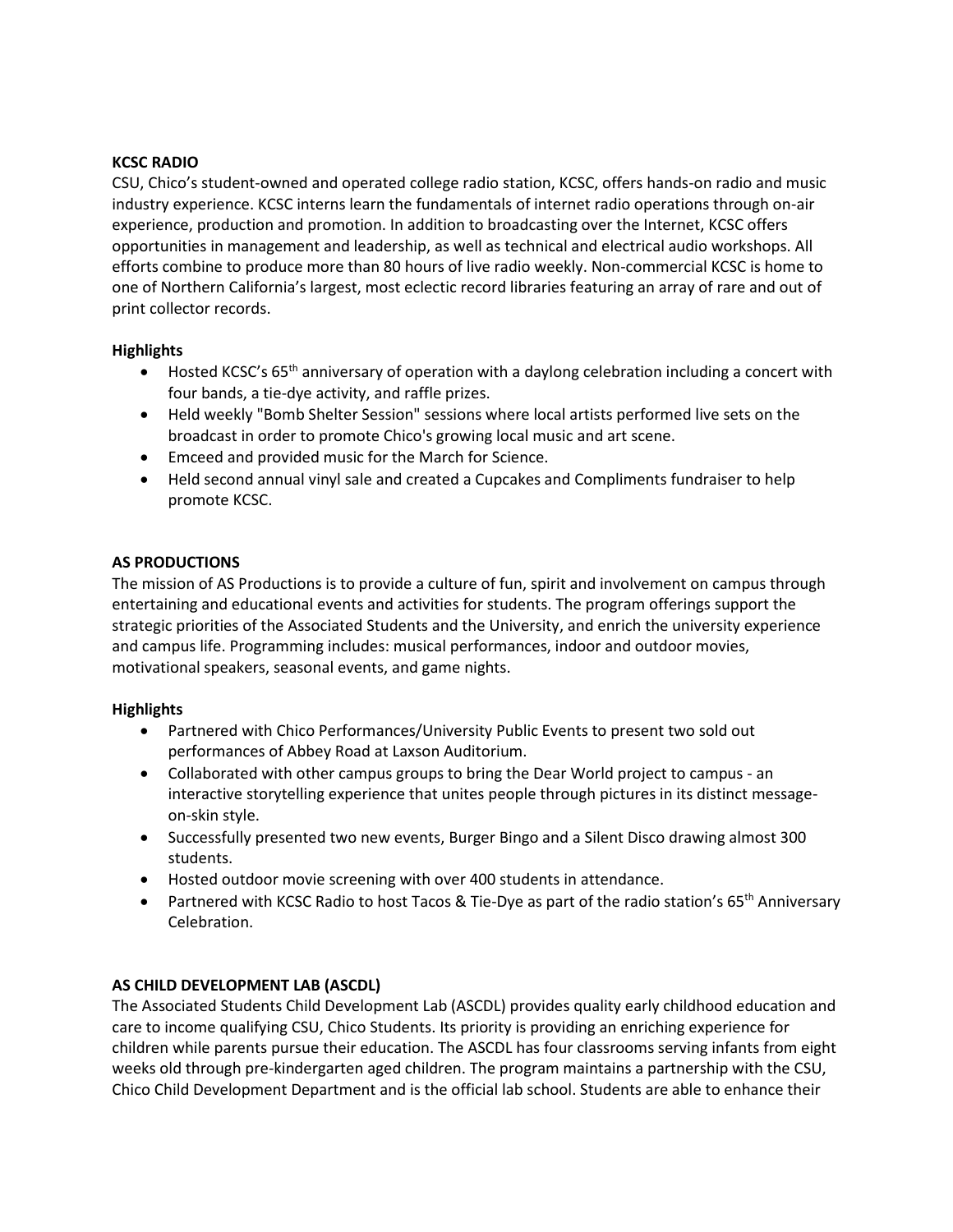educational experience and knowledge by working directly with children in the classrooms, observation, testing and research. State-of-the art observation booths provide students with the opportunity to observe the development of young children. ASCDL staff serve to support, model and guide students as they work with children. Staff act as advocates for children and families in the community serving as Professional Growth Advisors, making presentations, and participating on councils and boards that address the needs of children and families.

### **HIGHLIGHTS**

- Received accreditation from the National Association of the Education of Young Children.
- Provided 32,820 hours of observation and participation for students enrolled in 19 Child Development classes and related fields.
- Provided 54,774 hours of child care for 63 children.
- Partnered with Early Head Start and the CA Department of Education, Early Education and Support Division to increase funding for enhancement of quality for infants and toddlers.
- Celebrated the Week of the Young Child by exhibiting children's art in the Bell Memorial Union.

### **GENDER AND SEXUALITY EQUITY CENTER (GSEC)**

The Associated Students Gender and Sexuality Equity Center evolved from the feminist ideology that all genders should be equal. The Center strives to provide a safe and accepting environment that empowers all students through awareness raising events, services and referrals. With the help and the dedication of students from all ethnicities, ages, genders, sexualities, religions, and experiences, the center endeavors to establish equal rights for all, making the campus and community, both local and global, more inclusive.

### **Highlights**

- Changed the name of the annual activist awards ceremony from "Maggie & Milk" to "Maggie & Marsha" to honor intersectional roots from the Stonewall Riots and, also expanded the awards ceremony to include four more recipients who are Feminist/Intersectional/LGBTQ+ activists.
- Changed the name of the LGBTQ+ Program to the Queer Program to signify its emphasis on sexual and romantic identity programming.
- Hosted a series of "Let's Talk About Sex" and "What's the T?" workshops, completely planned and facilitated by Queer and Trans Program interns.
- Responded to the ever-changing needs of students by expanding our inventory to include \$10 menstrual cups and free pregnancy tests.

### **COMMUNITY LEGAL INFORMATION CENTER (CLIC)**

The Community Legal Information Center provides free legal information and assistance to the students, faculty, and staff of CSU, Chico, City of Chico residents, California residents, and individuals nationwide. CLIC is comprised of more than 100 student interns each semester and four Department of Political Science and Criminal Justice faculty advisors. CLIC provides legal information in eleven areas of law: Women's Law; Family Law; Housing Law; Workers' Rights; Penal Law; Disability Law; Chico Consumer Protection Agency; Environmental Advocates; Misdemeanors, Tickets and Traffic Law; County Jail Law Project; and Student Legal Services/Juvenile Rights. CLIC's primary missions are to provide a practical internship experience and educate students and community members about their legal rights and responsibilities.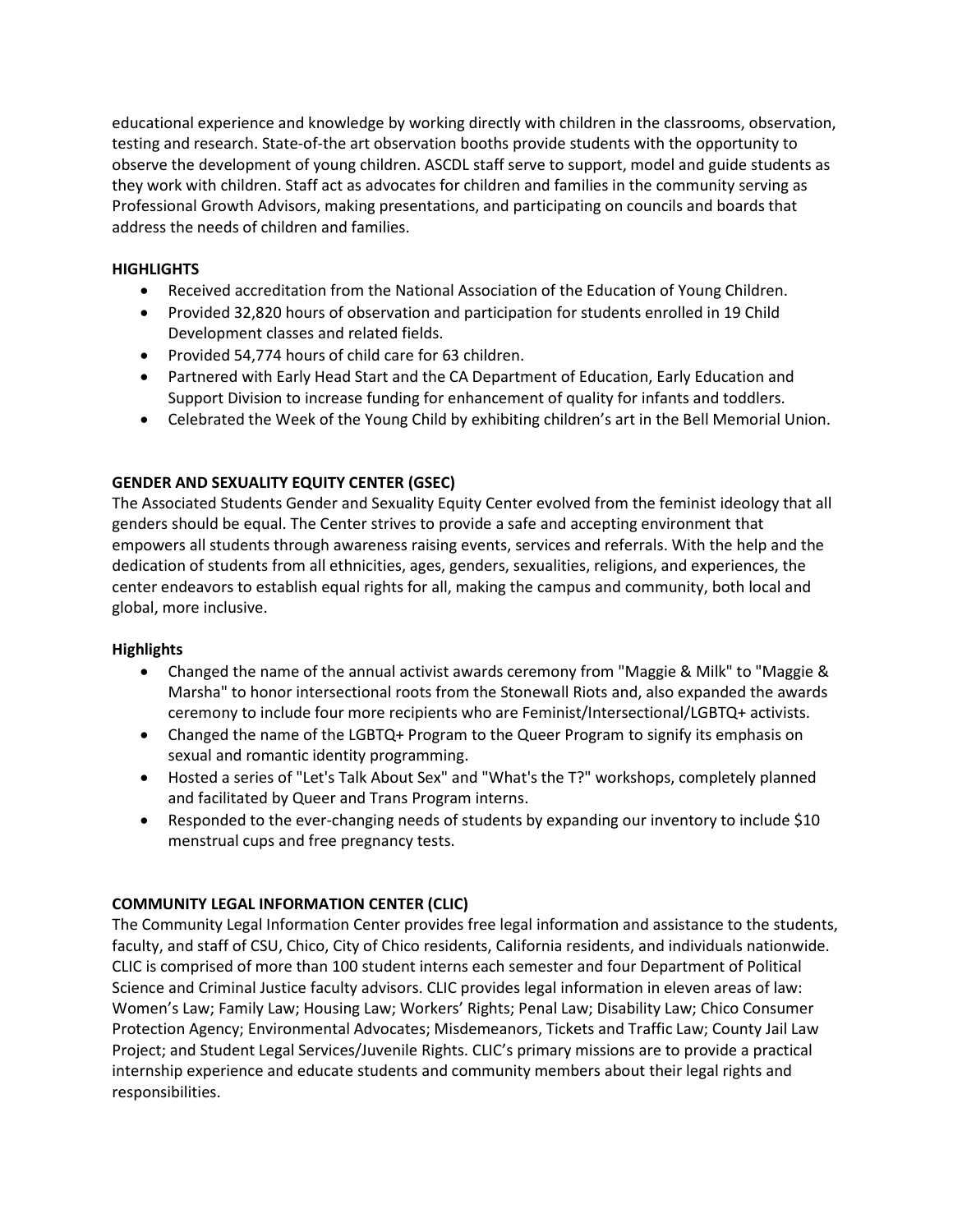### **Highlights**

- 211 interns provided 8,640 hours of legal service through 12,787 client contacts.
- The Women's Law Project hosted a showing of the film *Crime After Crime* as part of National Domestic Violence Awareness Month in October, and provided a presentation on community resources available to victims of domestic violence.
- The Environmental Advocates program successfully organized the Community Water Forum, a series of lectures on California water that provided direct information to nearly 400 individuals. The Center for Regional and Continuing Education recorded all lectures and posted them on the RCE website to reach a larger audience.
- The 20 CLIC Directors completed multiple trainings on the following topics: leadership, diversity, Safe Zone Allies, and defensive driving.

## **CROSS-CULTURAL LEADERSHIP CENTER (CCLC)**

The Cross-Cultural Leadership Center is a program of the University's Division of Student Affairs which receives financial support from both Activity and Student Union fees. The Center exists to create an environment in which all students, regardless of their ethnicity, culture, or differences, feel respected, connected and affirmed. The Center follows six values to guide its work: interpersonal relationships, community building, identity exploration, cultural competency, transformational leadership and advocacy. Through a holistic approach of leadership development, cultural awareness, community education, and the creation of constructive social change, the Center aspires to create transformational opportunities among all people that foster community engagement.

### **Highlights**

- Implemented a campus-wide diversity advocacy training for faculty and staff in response to the changing climate on campus.
- Coordinated a collaborative effort with the First-Year Experience and several non-profit and community based organizations to provide a large-scale Activism 411 program to equip participants with tools to effectively engage in the political system.
- Implemented a year-long leadership development program for cultural leaders within the Asian Pacific Islander, Black and Latinx community called Empower. As a result, over 50 opportunities to provide support for these cultural communities emerged.
- Coordinated weekly cultural leadership and personal development for 30 emerging leaders who planned culturally relevant programs for the campus.
- Provided weekly mentorship and leadership development for 25 students of color to serve as mentors to high school students in Title 1 high schools.

## **THE STUDENT SHUTTLE (B-Line)**

The AS has been at the forefront of funding alternative transportation measures since the early 1980s and was instrumental in creating what initially became the Student Shuttle routes that serviced the campus-adjacent south and west predominantly student neighborhoods. Today, in partnership with the University, that program has expanded to offer all enrolled students, faculty and staff free transportation throughout the B-Line Transit service areas.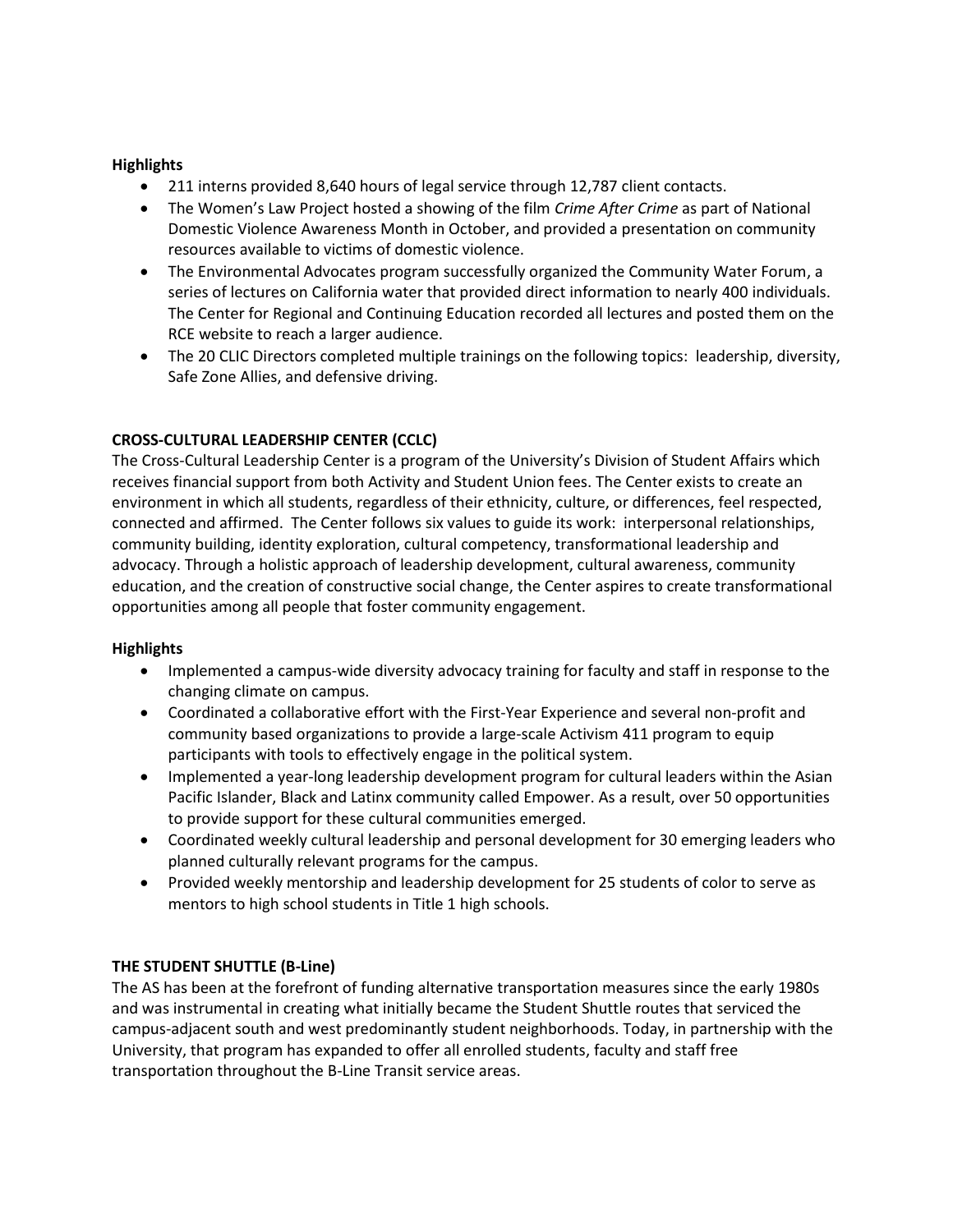### **Highlights**

- Over 6,625 individual riders used the B-Line service in FY 2016-17
- 331,135 rides were taken by University students, faculty and staff.
- Students accounted for over 90% of total users.

# **UNION PROGRAMS**

### **WILDCAT RECREATION CENTER**

Since opening the Wildcat Recreation Center (WREC) on August 17, 2009, members have accessed the facility over 4.5 million times. The WREC offers 130,000 square feet of recreational space and features a 15,000 square foot weight and fitness area with free and Selectorized equipment, touchscreen network fitness machines, an outdoor pool, three gym courts, an indoor track, one multi-activity court, a rock climbing gym, four multi-purpose studios for dance, aerobics, yoga, spin, mixed martial arts, and special events. Lounge areas, large screen televisions, and wireless access contribute to the social environment of the center. The WREC provides oversight of Adventure Outings outdoor recreation program. Also housed in the WREC is Recreational Sports which includes Intramurals, Sport Clubs and summer camps. The facility boasts a LEED Gold Certification awarded by the Green Building Certification Institute for its sustainable design features. Fifteen full-time career staff and over 150 students are employed at the WREC. In addition to student users, University faculty and staff may purchase memberships at the WREC Center.

### **Highlights**

- Served 14,936 members through a total of 589,646 user visits with daily visits averaging 1,745.
- Offered a total of 2,145 group exercise classes with an average of 13 students per class for a total of 27,652 group exercise participants.
- Designed and opened The Zen Den Fall 2016 providing a quiet relaxation space in the Bell Memorial Union for students and the campus community.
- Added two new career positions, the WREC Aquatics Coordinator and the Adventure Outings Operations Coordinator providing additional programming opportunities for members.
- Collaborated with a senior capstone project class in Engineering to design a slackline for the pool.
- Created and launched a mobile friendly app for students to easily access information regarding WREC services and programs.

## **ADVENTURE OUTINGS (AO)**

Adventure Outings (AO) is an outdoor recreation program that connects the Chico State community to the outdoors of Northern California and beyond. AO is staffed by 35+ student trip leaders and three career staff. AO offers a variety of trips in outdoor pursuits including rafting, kayaking, surfing, hiking, backpacking, skiing, rock climbing, snowshoeing, caving, and more. In addition to adventure-based outings, AO hosts the annual Banff Mountain Film Festival World Tour, offers a backcountry yurt, and operates an equipment rental center designed to outfit users with equipment for both AO and personal experiences. AO also operates the climbing gym in the Wildcat Recreation Center which is open for general climbing, bouldering, and regularly-scheduled belay classes.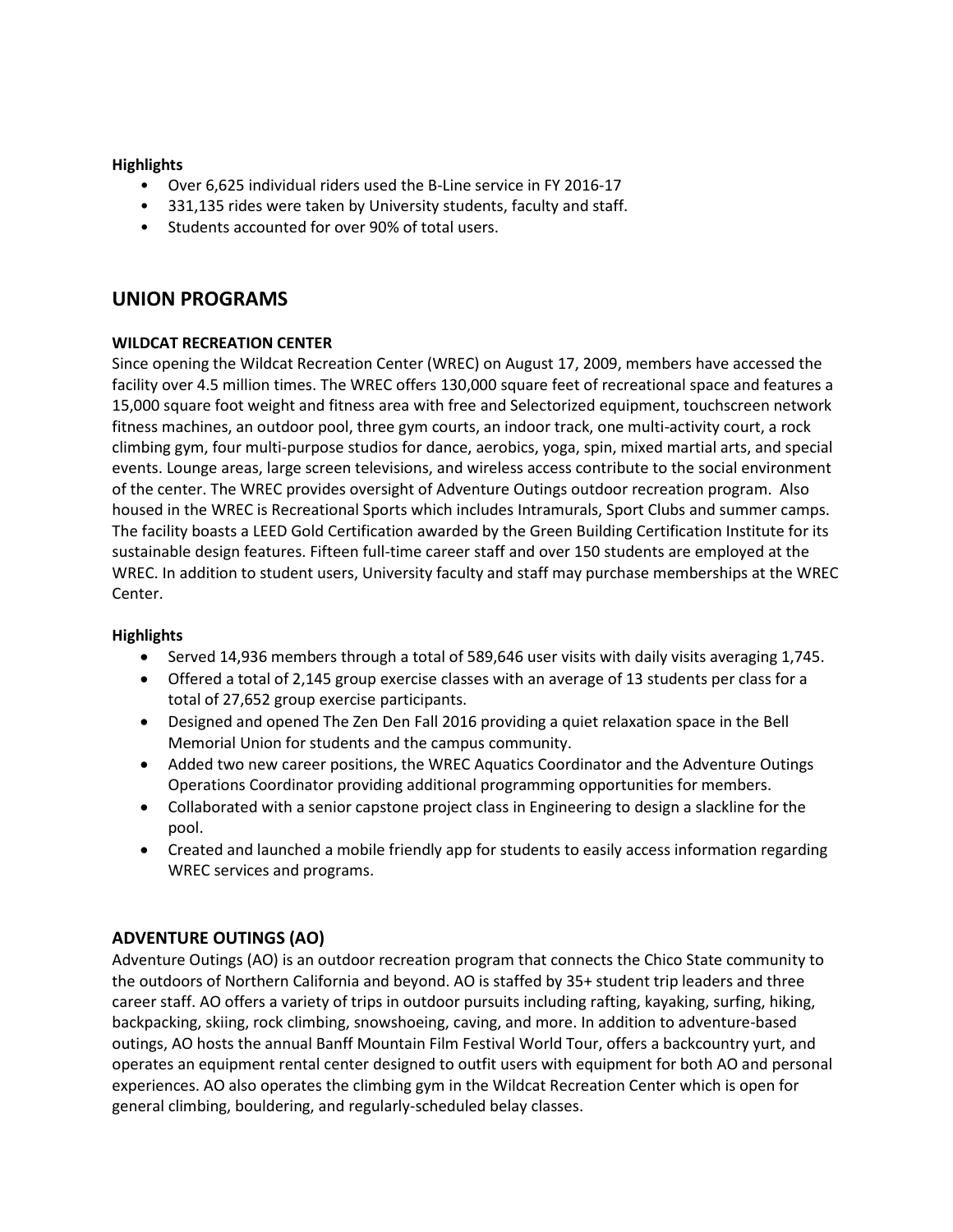### **HIGHLIGHTS**

- Offered 81 trips with 2,065 participants and eight events.
- Provided over \$7,500 in trip scholarships through the Get Outdoors Fund.
- Successfully hosted two nights of the Banff Mountain Film Festival with almost 2,000 attendees.
- Earned the ranking of *5th Most Outdoorsy School in the Nation* in 2016 as part of the Outdoor Nation Campus Challenge organized by the Outdoor Foundation.
- 35+ trip staff accrued 12,166 peer leadership hours guiding fellow students on adventure-based trips throughout Northern California. Trip participants spent 4,039 days in the field.

### **AS SUSTAINABILITY**

The goal of the AS Sustainability Program is to engage the campus community in implementing sustainable practices throughout the Associated Students and Campus. The program provides funding opportunities for student and AS initiated projects with sustainability goals, and facilitates an internship program through which students gain meaningful experience by advancing sustainability. Programming includes organizing all school events such as Campus Sustainability Day and Earth Day, hosting workshops on composting and organic gardening, promoting water conservation and zero waste campaigns, tracking the Real Food Challenge, and more.

### **Highlights**

- Approved funding in the amount of \$36,776 for five student projects through the Sustainability Fund Allocation Committee (SFAC).
- Sponsored an Earth Month *Love Chico? Go Eco! 30 ways in 30 Days* event which drew over 300 campus community members. Students and staff committed to living more sustainably by participating in activities ranging from upcycling old shirts into wash cloths to cooking vegetarian meals.
- Collaborated with the AS Child Development Lab to lead eco lessons and hosted a series of workshops focused on making your own non-toxic cleaning and health products.
- Supported efforts such as the March for Science and the Public Health Fair by providing relevant and interactive tabling activities.
- In the process of revamping the center to welcome all students for "do it yourself" projects, and to create a "loan library" of garden tools, basic workbench tools, and bike repair tools.

# **AS SERVICES AND OPERATIONS**

## **AS RECYCLING**

The primary purpose of the Associated Students Recycling Program (ASRP) is to provide CSU, Chico with waste diversion, recycling and compost collection services. The ASRP advocates and supports the establishment of an educational and informational infrastructure to facilitate waste reduction program goals on campus and within the community. Student recycling assistants service over 1,800 recycling locations on campus as well as provide recycling services at special campus events throughout the year.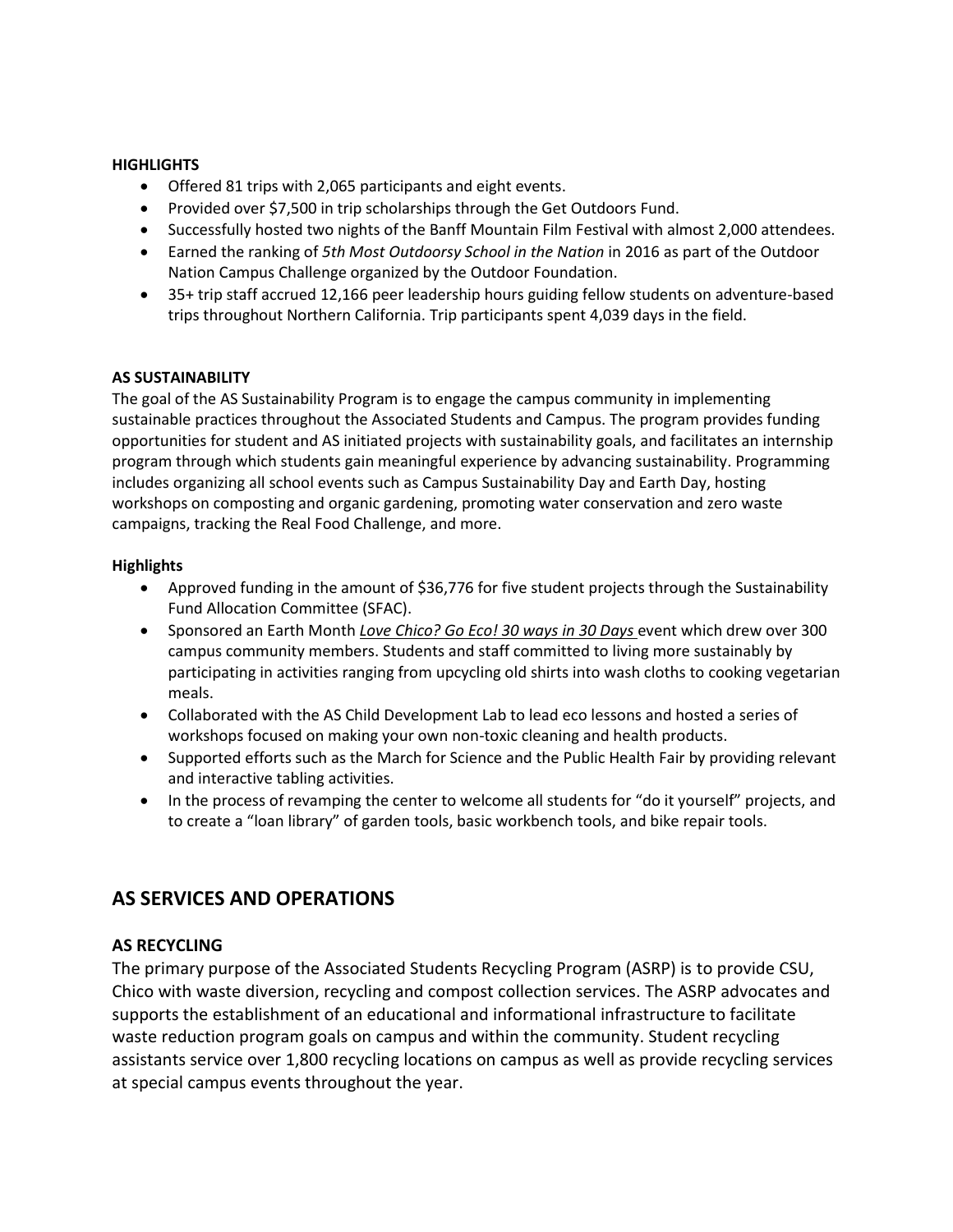| Pounds of recyclable materials collected | 597,235 |
|------------------------------------------|---------|
| Number of bins on campus                 | 2,250   |

#### **CONFERERENCE SERVICES**

AS Conference Services coordinates all events held in the Bell Memorial Union (BMU) and its auditorium which include: meetings, conferences, lectures, job fairs, banquets, concerts, receptions, and gallery exhibits. The facilities are available for use by student organizations, as well as other on and off campus entities. Additional services include mall table reservations for student and commercial vendors, marquee and banner space reservations, and student service boards.

| <b>Total Bookings</b> | 4,584   |
|-----------------------|---------|
| Event Hours           | 15,885  |
| Patrons Served        | 202,430 |

### **3 rd FLOOR ART GALLERY**

The 3rd Floor Art Gallery provides a venue for student artists to exhibit their work for personal and professional development. This includes both single artist and group shows like the annual Master of Fine Arts exhibit. In addition to the gallery, other indoor and outdoor public art space is available at the BMU.

| <b>Exhibits in Gallery</b>       | q  |
|----------------------------------|----|
| <b>Total Artists</b>             | 93 |
| Exhibits in BMU Public Art Space | 4  |

### **COMPUTER LAB**

A computer lab is located in the lower lounge level of the BMU. A total of six computers are available to the public as well as two printers.

| <b>Total Seat Hours</b>       | 4.651 |
|-------------------------------|-------|
| <b>Total Number of Visits</b> | 6.813 |
| <b>Total Unique Logins</b>    | 1.607 |
| <b>Total Logins</b>           | 8,255 |

### **FACILITIES**

The facilities operation provides a variety of services for the Associated Students. The custodial department is responsible for the overall cleanliness of the physical plant including all offices, Dining Services, lounges, and meeting rooms in the Bell Memorial Union and Wildcat Recreation Center. The maintenance staff is responsible for preventative maintenance, special building projects, and miscellaneous repairs of equipment and buildings.

| <b>Bell Memorial Union</b>       | 125,000 sq. ft. |
|----------------------------------|-----------------|
| <b>Wildcat Recreation Center</b> | 130,000 sq. ft. |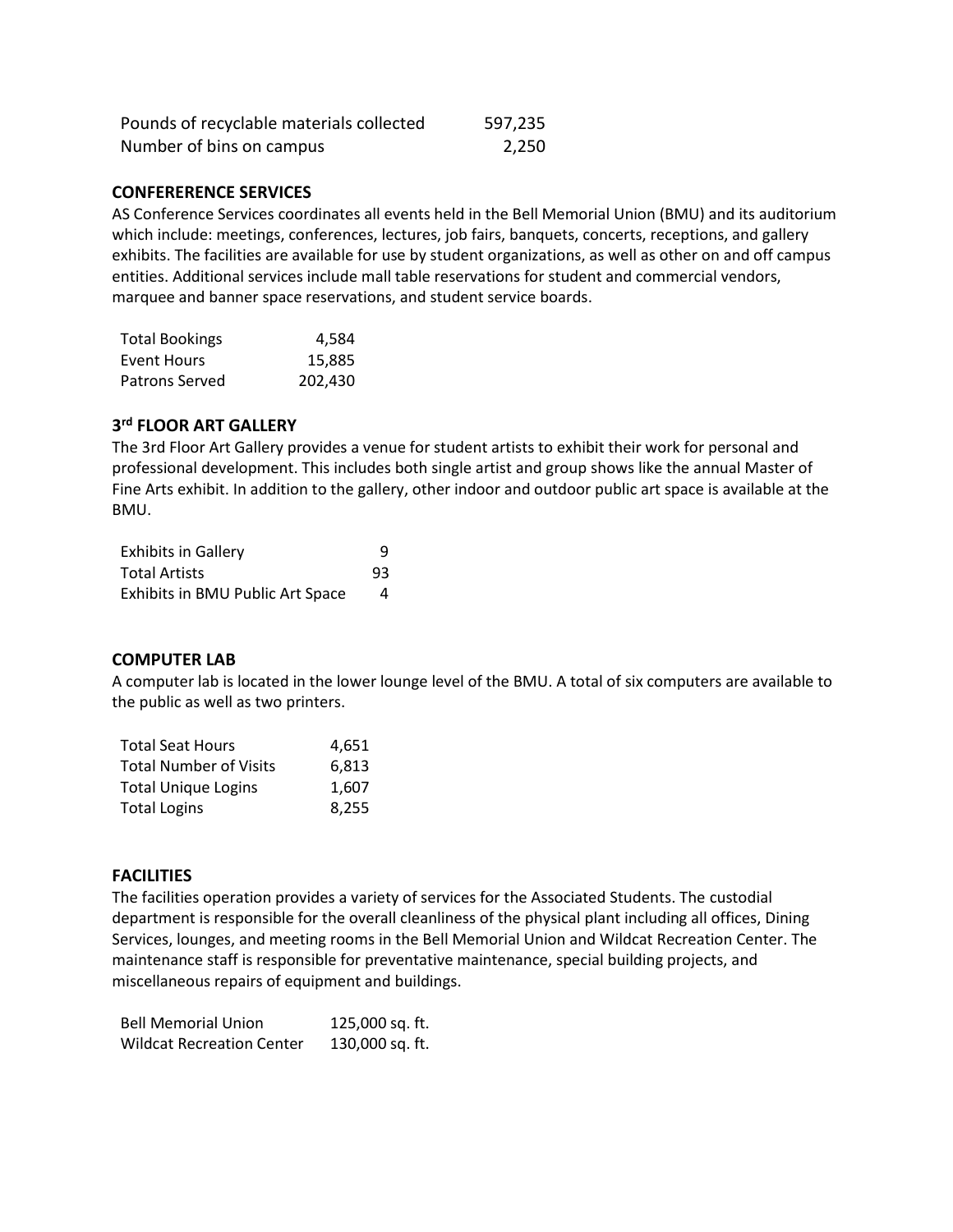# **ASSOCIATED STUDENTS BUSINESS ENTERPRISES**

### **AS DINING SERVICES**

AS Dining Services operates all dining facilities on the CSU, Chico campus. Sutter Hall is the residential dining area which serves meals to students who live both on and off campus. Two satellite convenience stores, Butte and Holt Stations, offer grab and go food options for students, faculty, and staff on the move. Specialty coffee drinks and grab and go items are available at Creekside Coffee and Common Grounds. The Marketplace Café in the Bell Memorial Union serves as the main retail dining facility. AS Dining also provides catering services for numerous campus, community, and privately hosted events, in addition to concessions for the University Athletics Department.

### **Highlights**

- Opened Urban Roots, a new convenience store featuring food that is local and community based, fair, ecologically sound, and humanely raised.
- Refreshed the dining and service areas including new menu offerings.
- Added a plant-based dining concept at Sutter Dining to meet the needs of students with dietary restrictions.
- Reduced food waste and student food insecurity by launching a mobile phone notification system called "After Party Guest" that alerts registered students via text message to the availability of food remaining after a catered event.

# **ADMINISTRATION & BOARD OF DIRECTORS**

### **FINANCIAL SERVICES**

Financial Services provides business and accounting services for the Associated Students. Additionally, the department provides financial services for:

- Student clubs and organizations
- Agency accounts
- Three employee benefit plan trusts

Financial Services also prepares the annual financial statements and coordinates with K-Coe Isom to facilitate the required audits.

### **INFORMATION TECHNOLOGY**

The AS Information Technology Department provides a broad range of services to the AS including:

- User support (help desk)
- Workstation and printer management
- Computer lab administration
- Server administration
- Support and administration of financial systems used by the AS and Foundations
- Application support
- Compliance management (IT security controls, payment card industry compliance, etc.)
- Project management
- Streamlining of business processes for AS departments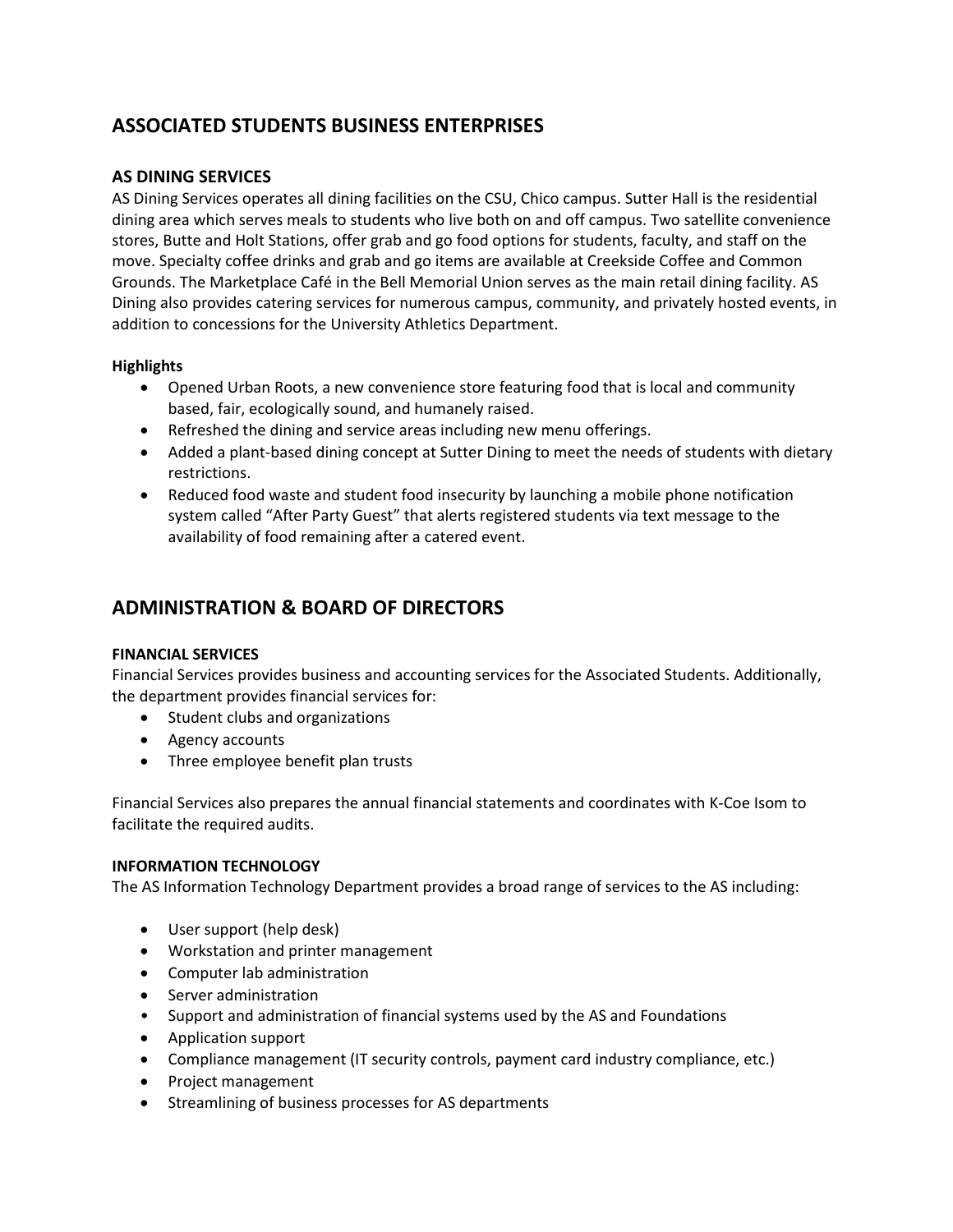The Department provides these services to over 300 career, casual and student AS employees. In addition, it provides IFAS support to hundreds of campus and Foundation employees.

#### **HUMAN RESOURCES**

Human Resources provides a broad range of administrative services supporting employment for more than 1,300 full-time and part-time career and student staff annually.

- Employee Relations
- Recruitments
- **•** Benefits Administration
- Compensation
- Policy Development
- Staff Development/Training
- Performance Management and Improvement
- Workplace & Complaint Investigations
- Conflict Resolution
- Safety & Workers' Compensation

| Full-time employees                      | 96  |
|------------------------------------------|-----|
| Part-time employees (including students) | 700 |
| <b>Full-time Employees by Department</b> |     |
| AS Programs and Government Affairs       | 19  |
| Student Union                            | 16  |
| <b>Wildcat Recreation Center</b>         | 16  |
| <b>Administration/Human Resources</b>    | 6   |
| <b>Financial Services</b>                | 6   |
| <b>Information Technology</b>            | 3   |
| <b>Dining Services</b>                   | 30  |